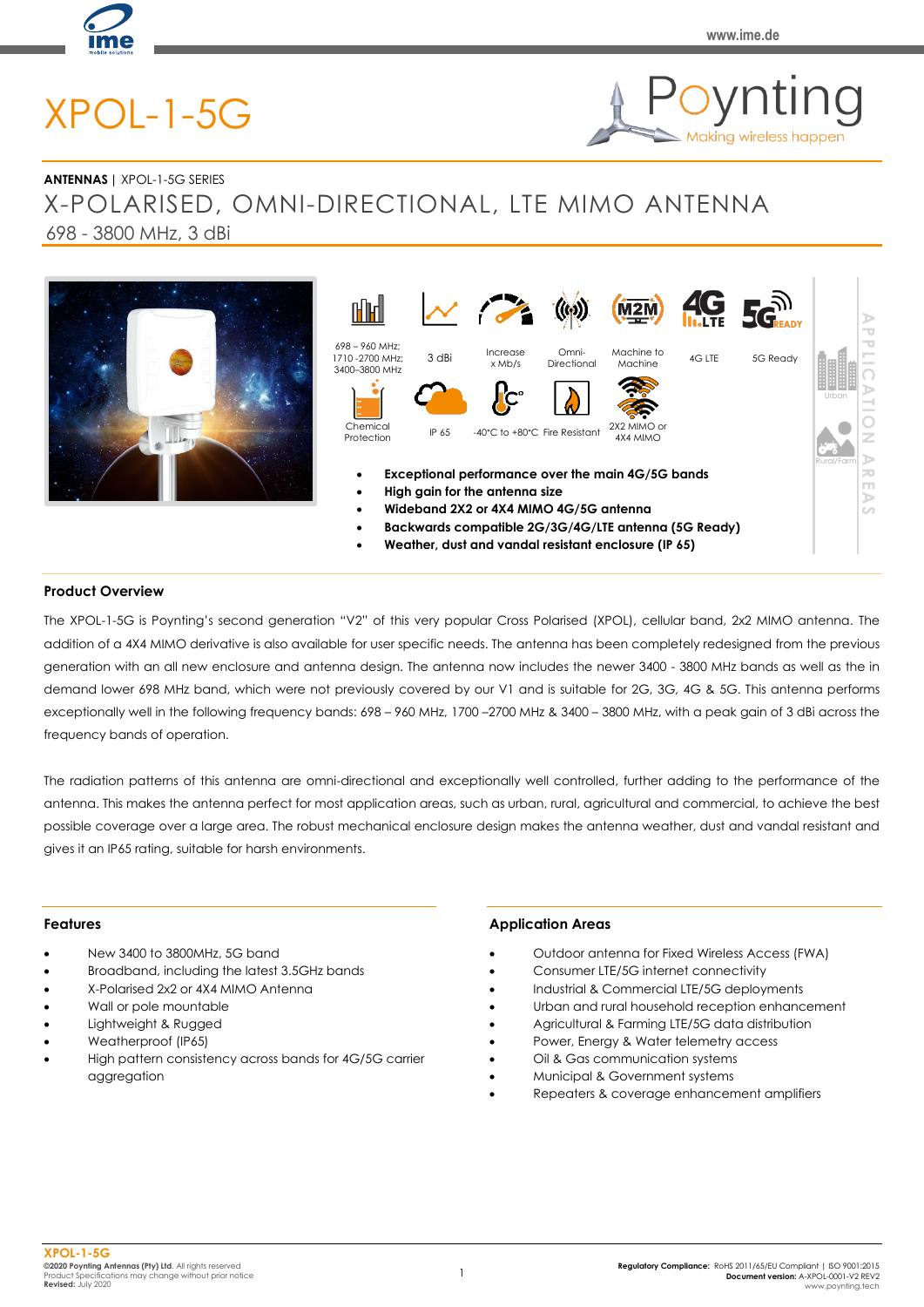

## www.ime.dev.ntinn

Making wireless hap



#### **Frequency Bands**

The XPOL-1-5G is an LTE MIMO antenna that works from 698 – 960 MHz | 1710 -2700 MHz | 3400–3800 MHz



#### **Antenna Derivatives**

| <b>Product Order Code (SKU)</b> | A-XPOL-0001-V2-21              | A-XPOL-0001-V2-41<br>$\overline{4}$ |  |
|---------------------------------|--------------------------------|-------------------------------------|--|
| Ports                           | $\overline{2}$                 |                                     |  |
| SISO / MIMO                     | $2x2$ MIMO                     | 4x4 MIMO                            |  |
| <b>Coax Cable Type</b>          | <b>HDF 195</b>                 | <b>HDF 195</b>                      |  |
| <b>Coax Cable Length</b>        | 5m                             | 5m                                  |  |
| <b>Connector Type</b>           | SMA (M)                        | SMA (M)                             |  |
| <b>Product Weight</b>           | $0.95$ kg                      | 1.240 kg                            |  |
| <b>Packaged Weight</b>          | $1.05$ kg<br>1.340 kg          |                                     |  |
| <b>EAN</b>                      | 6009710920763<br>6009710920886 |                                     |  |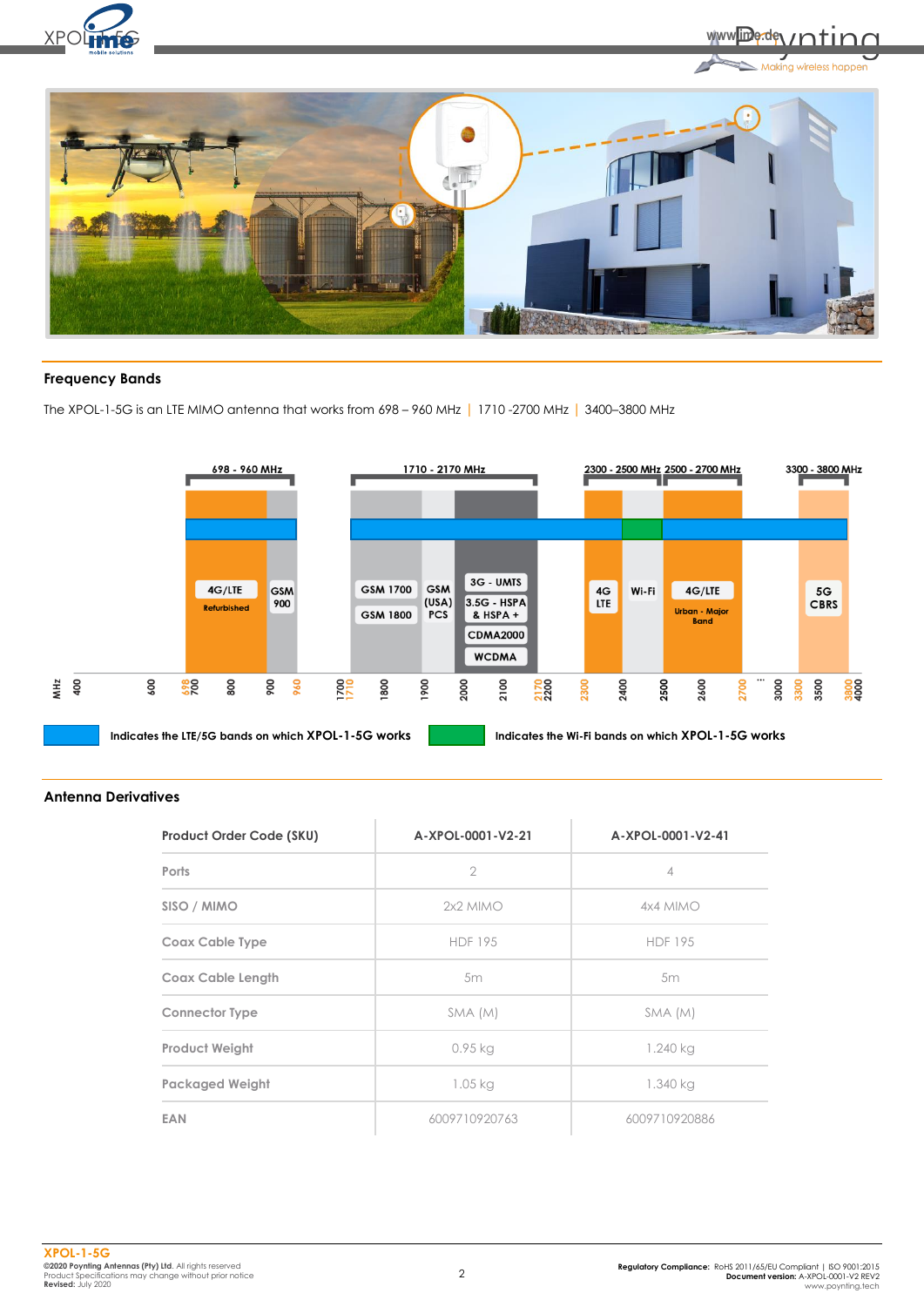

www.ime.de

| <b>Electrical Specifications</b> |                                                | <b>Mechanical Specifications</b>                                   |                                                           |  |
|----------------------------------|------------------------------------------------|--------------------------------------------------------------------|-----------------------------------------------------------|--|
| Frequency bands:                 | $698 - 960$ MHz<br>1710 - 2700 MHz             | <b>Product dimensions</b>                                          | 247 mm x 157 mm x 88 mm                                   |  |
|                                  | 3400-3800 MHz                                  | Packaged                                                           | 270 mm x 190 mm x 100 mm                                  |  |
| Gain (max):                      | 3 dBi                                          | dimensions:                                                        |                                                           |  |
| VSWR:                            | $\leq 2.5:1$                                   | Radome material:                                                   | UV Stable ASA                                             |  |
| Feed power<br>handling:          | 20 W                                           | Radome colour:                                                     | <b>Brilliant White</b><br>Pantone P 179-1 C               |  |
| Input impedance:                 | 50 Ohm (nominal)                               | Mounting Type:                                                     | Wall, pole, and window mount                              |  |
| Polarisation:                    | <b>Cross Polarised</b>                         | <b>Environmental Specifications, Certification &amp; Approvals</b> |                                                           |  |
| Coax cable loss:                 | 0.385 dB/m @ 900 MHz<br>0.565 dB/m @ 1800 MHz  | <b>Wind Survival:</b>                                              | $\leq$ 250 km/h<br>*Except for window mount configuration |  |
|                                  | 0.666 dB/m @ 2400 MHz<br>0.788 dB/m @ 3000 MHz | <b>Temperature Range</b><br>(Operating):                           | $-40^{\circ}$ C to $+70^{\circ}$ C                        |  |
| DC short:                        | Yes, path to ground                            | Environmental                                                      |                                                           |  |
| <b>Product Box Contents</b>      |                                                | <b>Conditions:</b>                                                 | Outdoor/Indoor                                            |  |
| Antenna:                         | A-XPOL-0001-V2                                 | <b>Water ingress</b>                                               | IP 65                                                     |  |
| <b>Mounting bracket:</b>         | Pole and wall mount                            | protection<br>ratio/standard:                                      |                                                           |  |
|                                  |                                                | Salt Spray:                                                        | MIL-STD 810G/ASTM B117                                    |  |
|                                  |                                                | <b>Operating Relative</b><br>Humidity:                             | Up to 98%                                                 |  |
|                                  |                                                | <b>Storage Humidity:</b>                                           | 5% to 95% - non-condensing                                |  |
|                                  |                                                | Storage<br>Temperature:                                            | $-40^{\circ}$ C to $+70^{\circ}$ C                        |  |
|                                  |                                                | <b>Enclosure</b><br><b>Flammability Rating:</b>                    | <b>UL 94-HB</b>                                           |  |
|                                  |                                                | Impact resistance:                                                 | <b>IK 10</b>                                              |  |

Complies with CE and RoHS Standards



**Product Safety & Environmental:**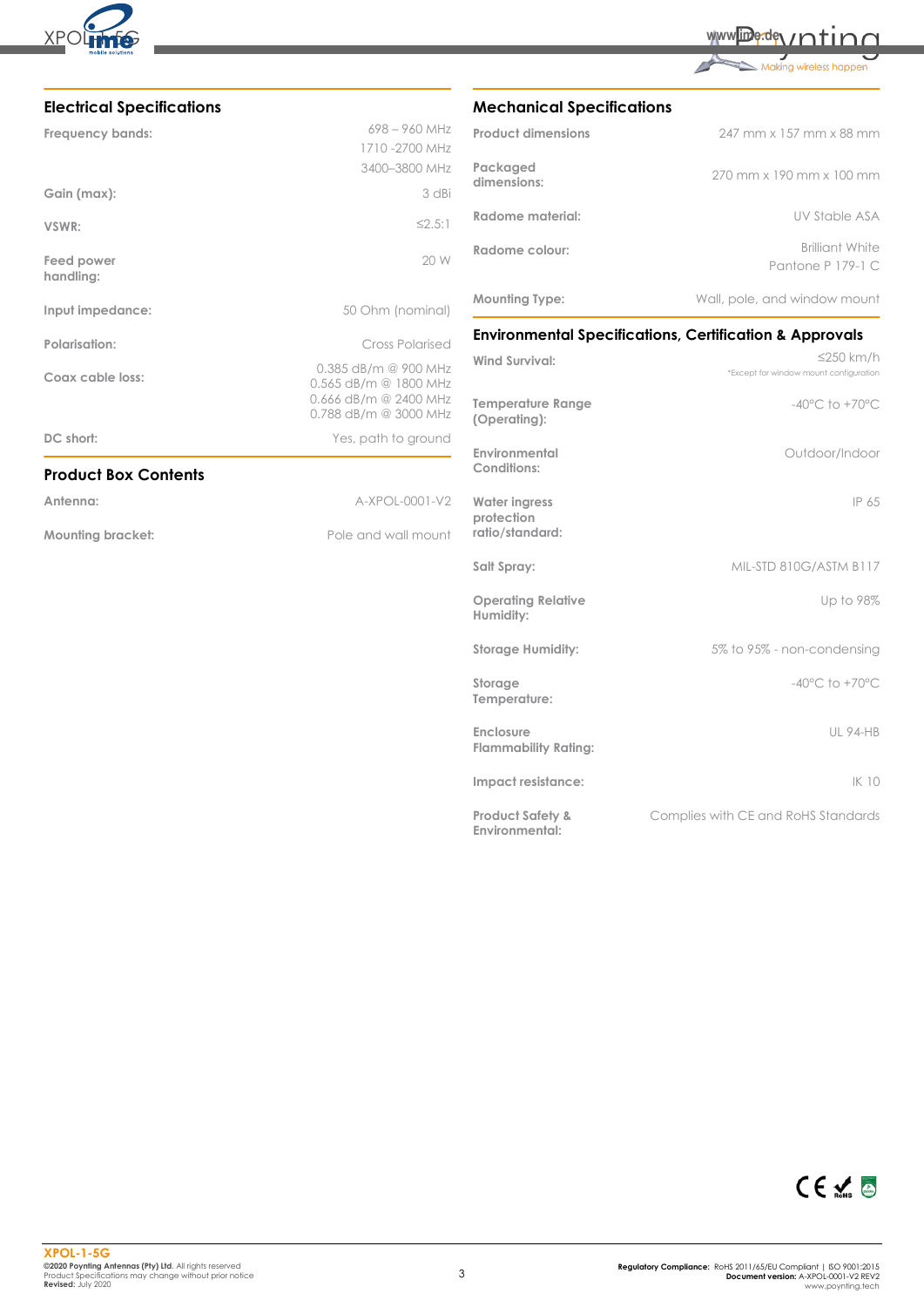

#### **Antenna Performance Plots**



#### **Voltage Standing Wave Ratio (VSWR)**

VSWR is a measure of how efficiently radio-frequency power is transmitted from a power source, through a transmission line, into a load. In an ideal system, 100% of the energy is transmitted which corresponds to a VSWR of 1:1.

The XPOL-1-5G delivers superior performance across all bands with a VSWR of ≤2.5:1.

#### **GAIN (EXCLUDING CABLE LOSS**



#### **Gain\* in dBi**

3 dBi is the peak gain across all bands from 698 – 3800 MHz

*\*Antenna gain measured with polarisation aligned standard antenna*

#### **Technical Drawings**

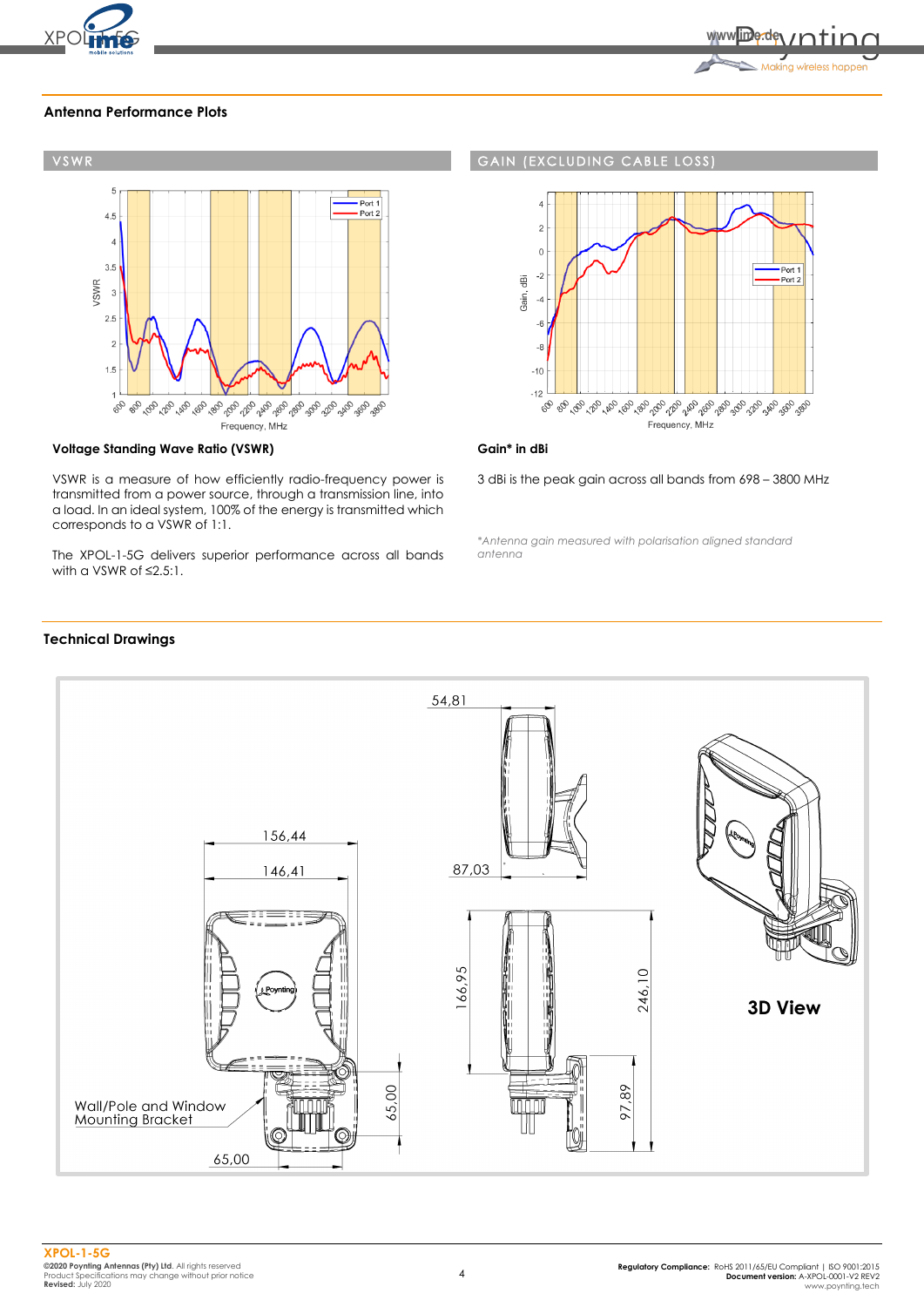

www.jude.dev.nting **Making wireless** 

#### **Radiation Patterns**

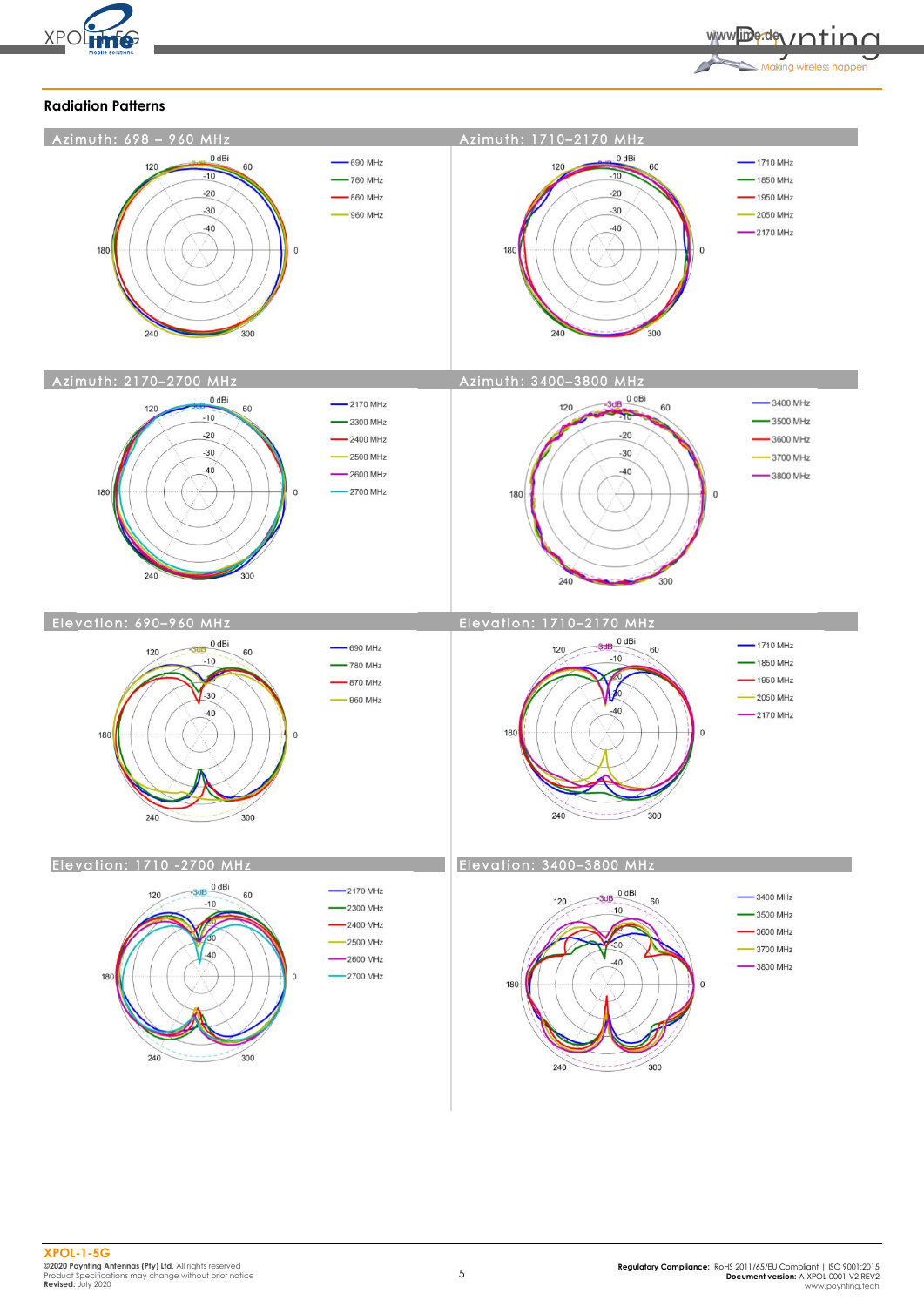



#### **Mounting Options**



#### **Pole Mount**

Pole/Wall mounting bracket used with pipe clamp (included)



Pole/Wall mounting bracket using knock-in screws (included)



#### **Window Mount**

Pole/Wall mounting bracket used with window suckers (included)